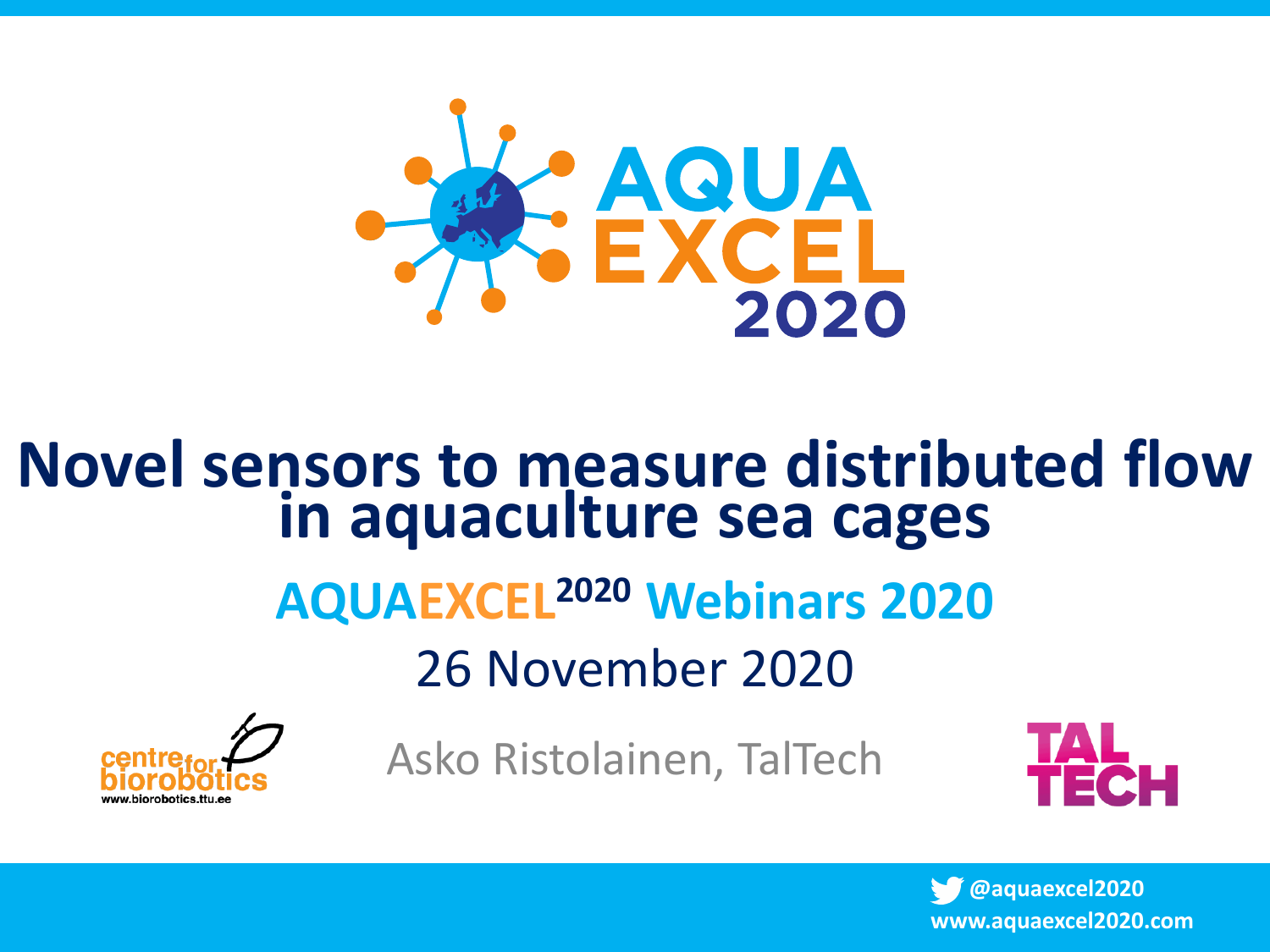

## **TalTech, Centre for Biorobotics**

Located in Tallinn, Estonia Formed in 2009



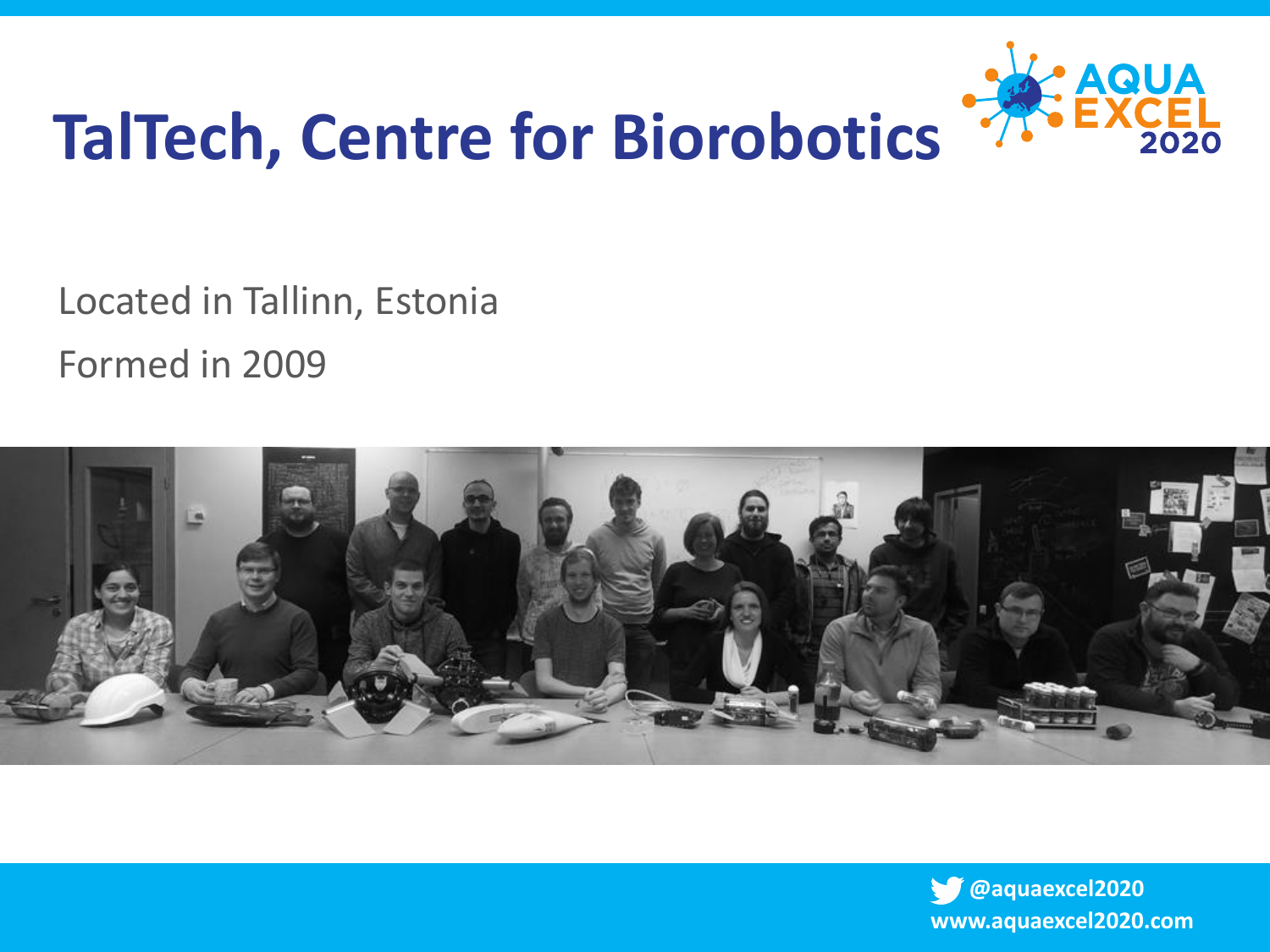### **INDUSTRY NEED**



Improve situational awareness in fish farming regarding flows inside fish cages

Movement of fresh water affecting the movement of waste, food and oxygen



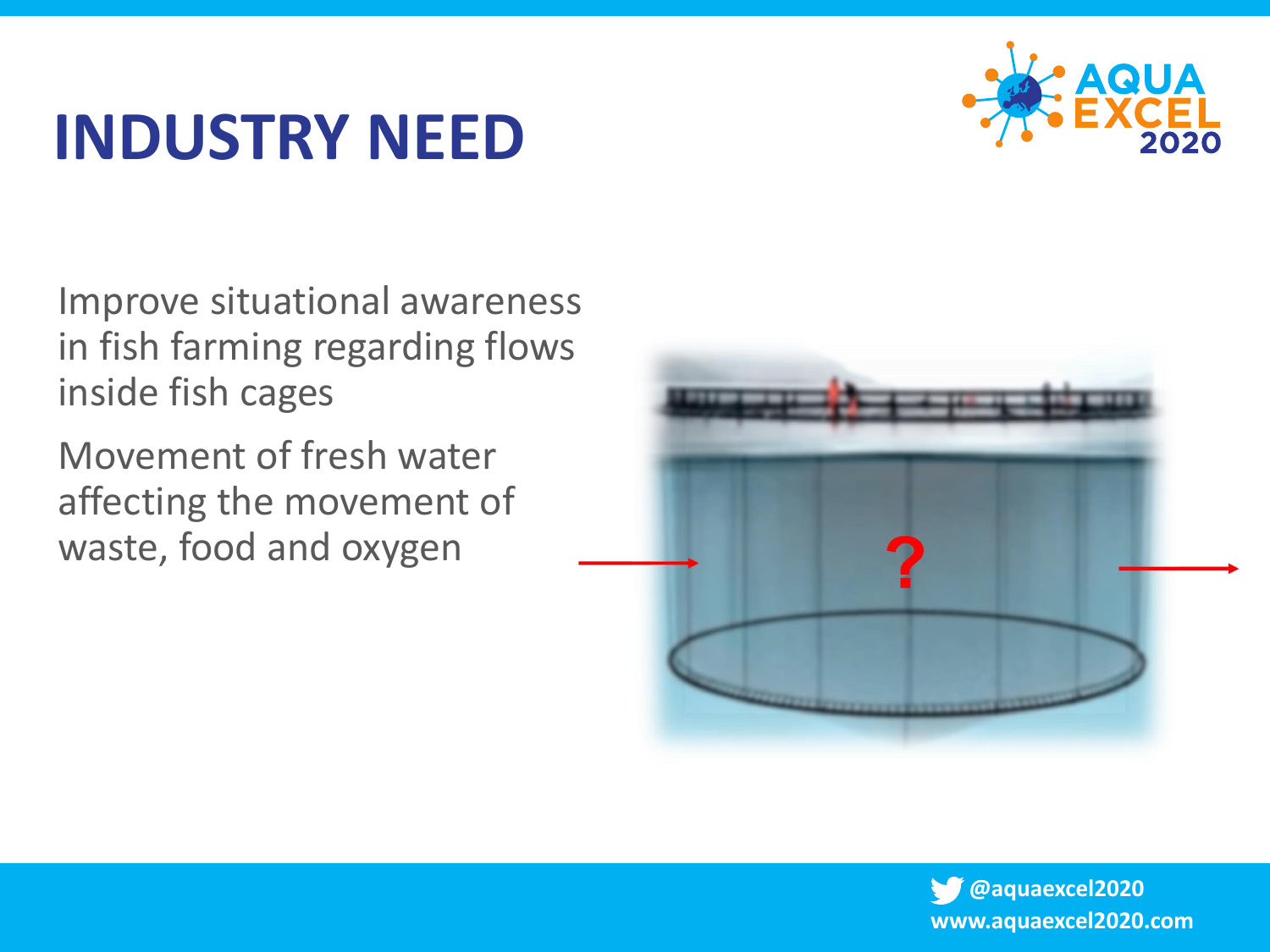

## **SOLUTION**

Profiling current flow in fish cage with a suspended array of novel point measurement flow meters – hydromasts.

Benefits:

- Indication for more accurate maintenance times of the cages
- No shadowing effects from fishes or cage

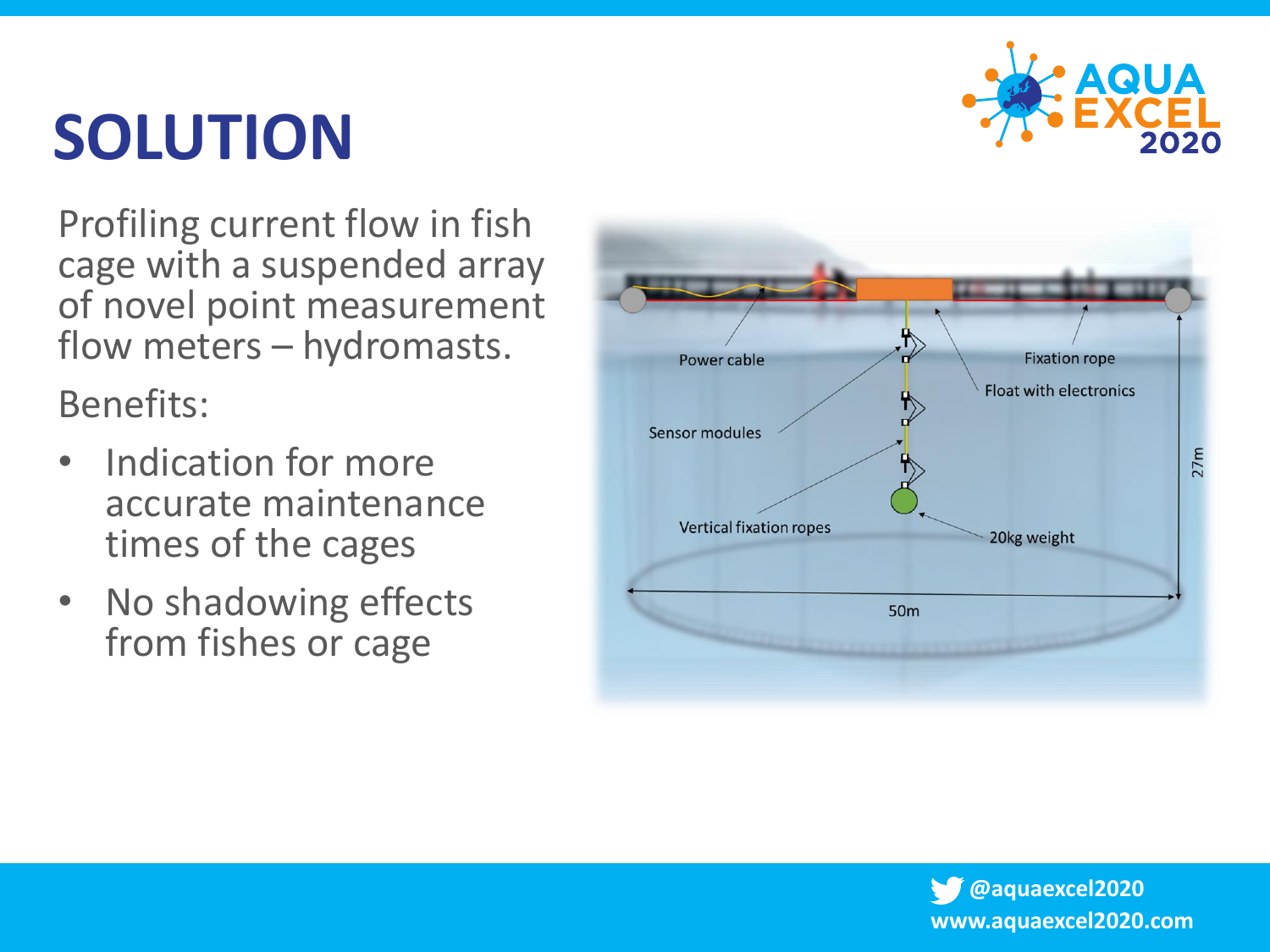#### **UNDERLYING MAGIC**



- We use physical point measurement devices, hydromasts, that use flow induced vibrations to detect mean bulk flow
- Background motion is removed with internal measurements units



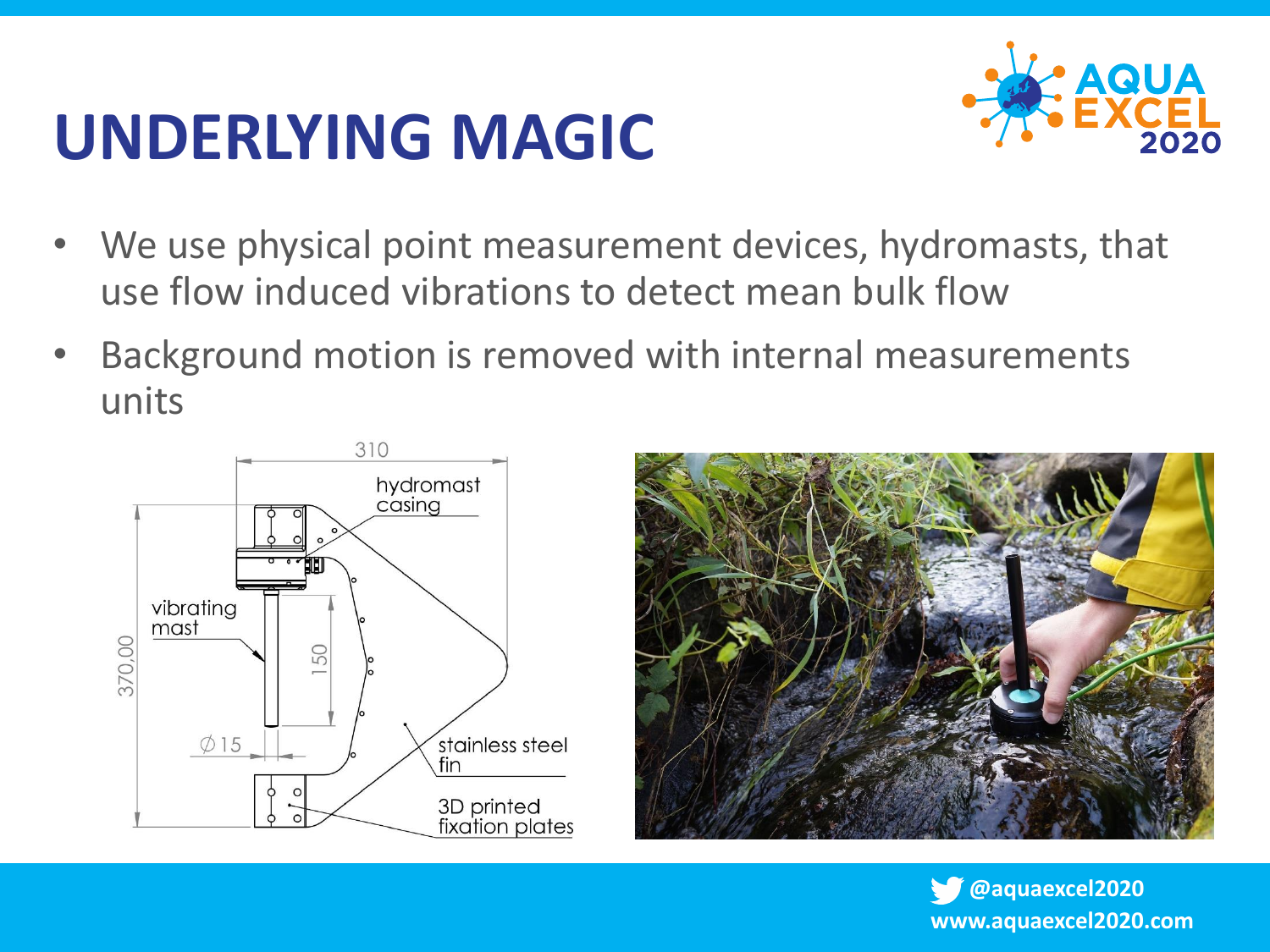## **TARGET MARKET**



Fish farms

Algae farms

**Harbours** 

River monitoring

Applications:

- possible site investigations;
- situational awareness;
- effects of climate extremes;
- flow regimes

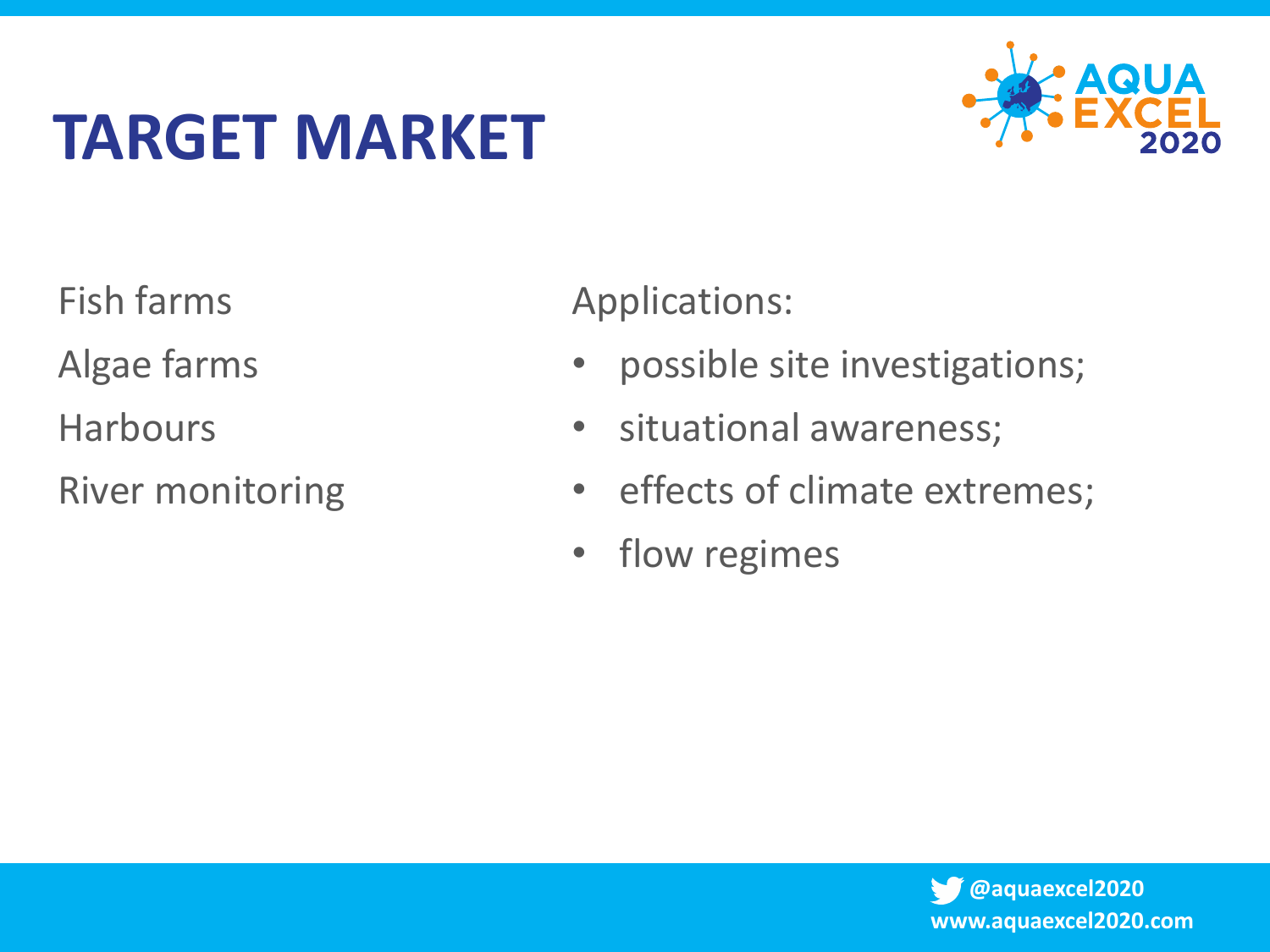## **ECONOMIC IMPACT**



- Better cage environment
- Improved monitoring inside farms
- Optimized cage inspection schedules
- Competitors ADV, ADCPs expensive and restrictions for usage inside nets



TNA Project No AE090026 Experiments performed in SINTEF ACE facilities, Frøya, Norway Photo credit (Magnus Oshaug Pedersen, SINTEF Ocean)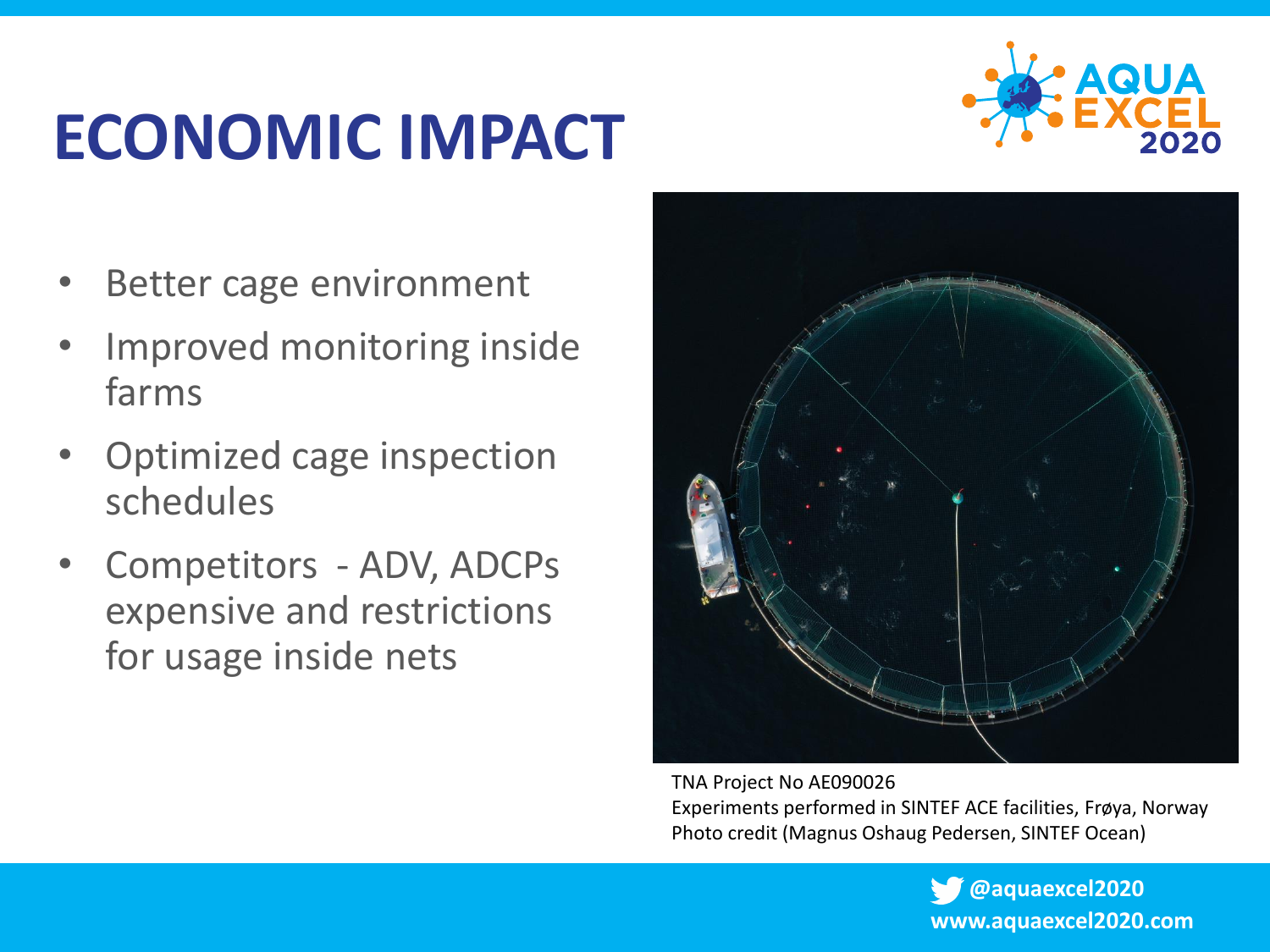## **CURRENT STATUS**



- Currently TRL 4-5
- The IP belongs to the university: patented
- Further testing needed more and longer pilot studies needed
- Looking for interested partners fish farming

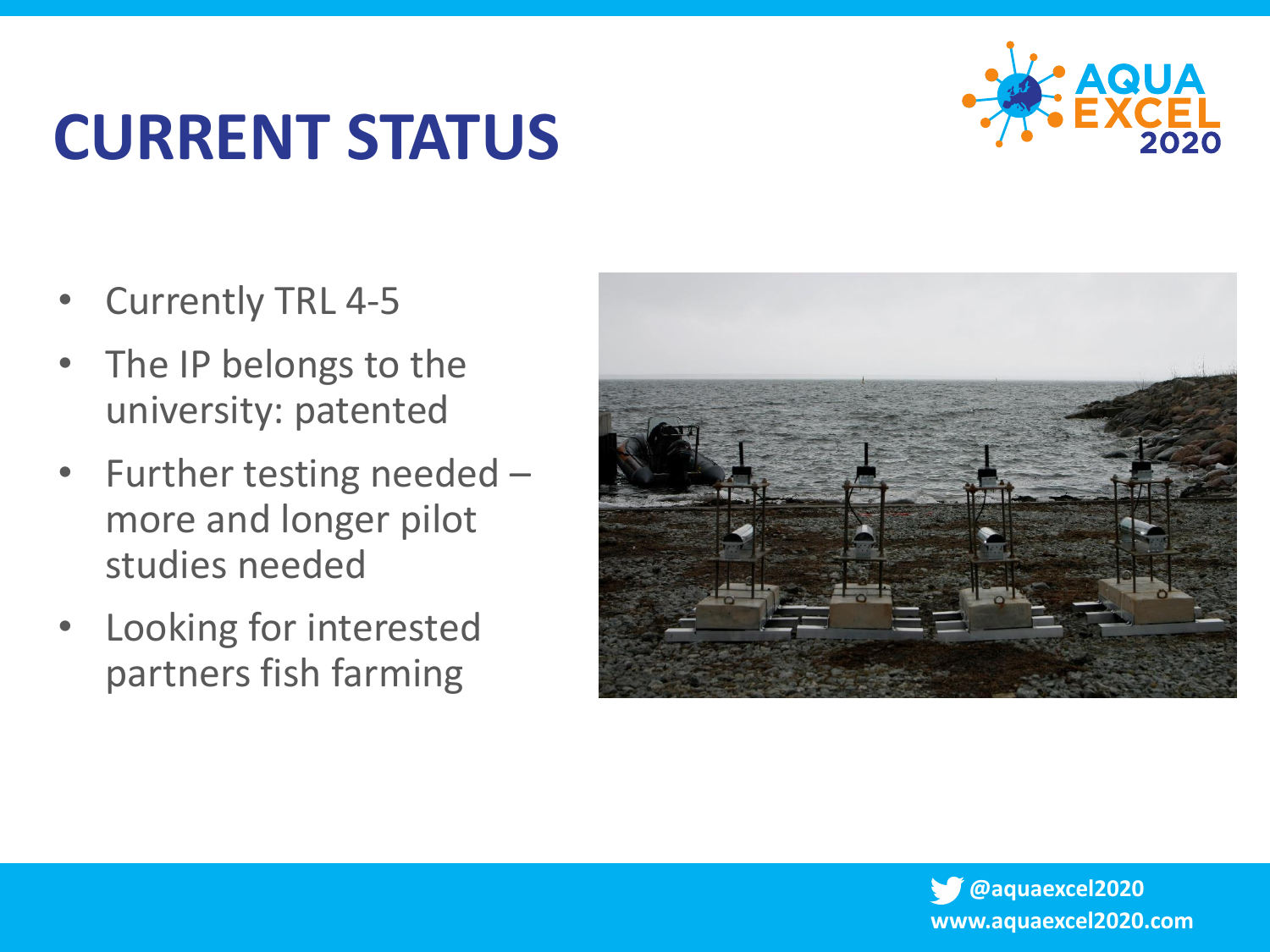

# **THANK YOU!**

#### Asko Ristolainen asko.ristolainen@taltech.ee





**This project has received funding from the European Union's Horizon 2020 research and innovation programme under Grant Agreement no 652831 (AQUAEXCEL<sup>2020</sup>). This output reflects the views only of the author(s), and the European Union cannot be held responsible for any use which may be made of the information contained therein.**